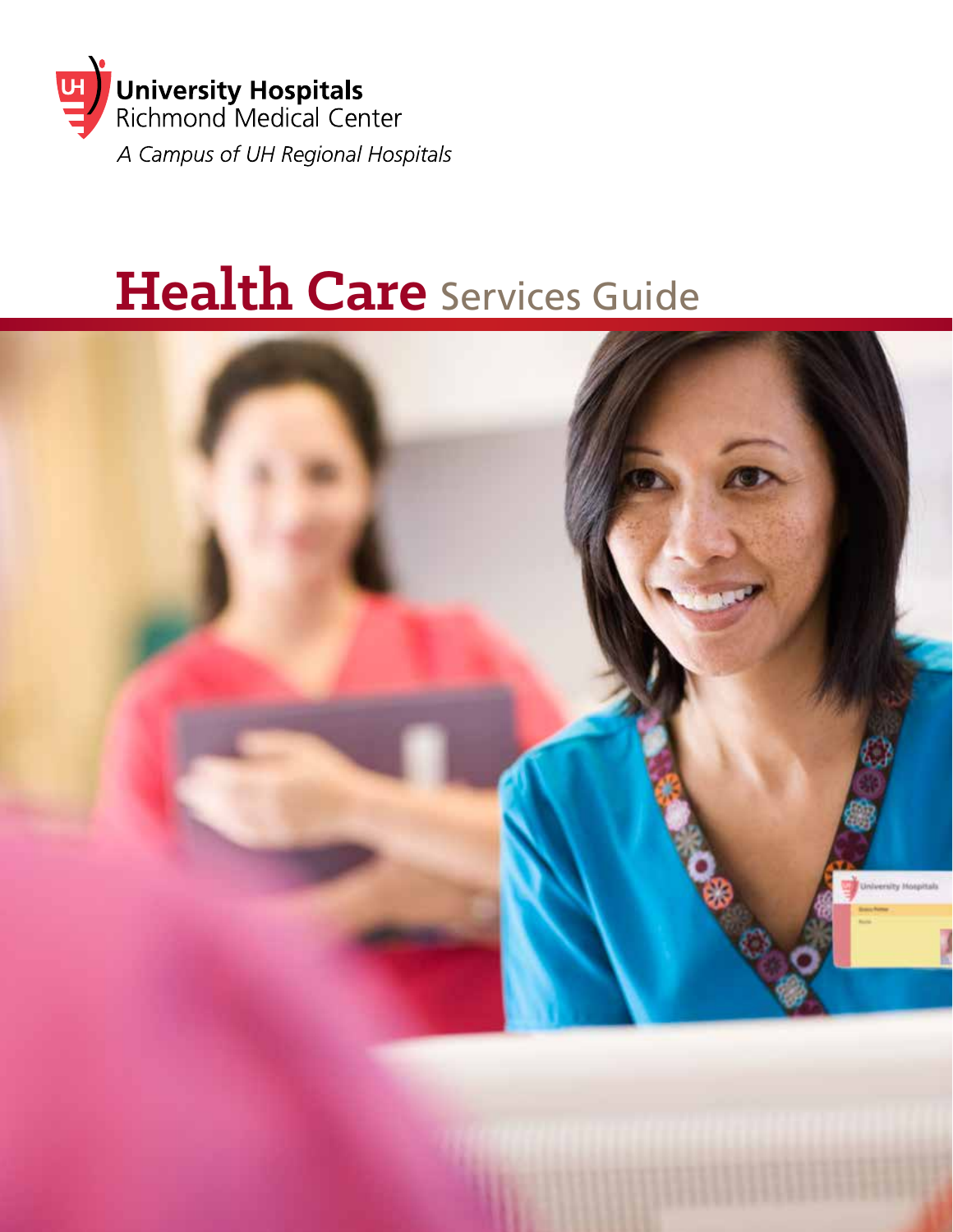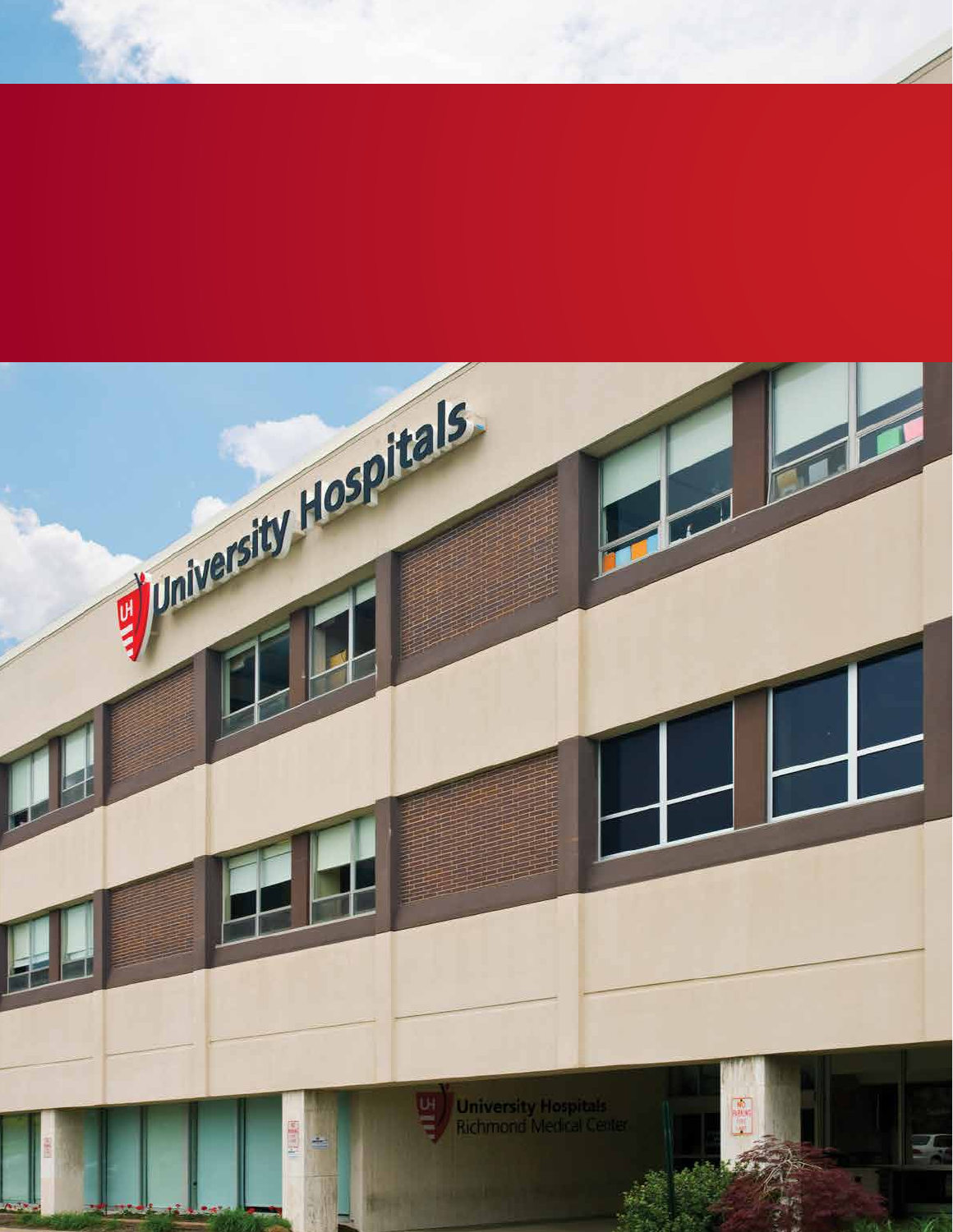

### To Heal. To Teach. To Discover.

Our mission is the foundation of the work we do. We take pride in our long tradition of medical excellence, and invite you to explore its dimensions on the pages that follow.

Thank you for choosing UH Richmond Medical Center for your care.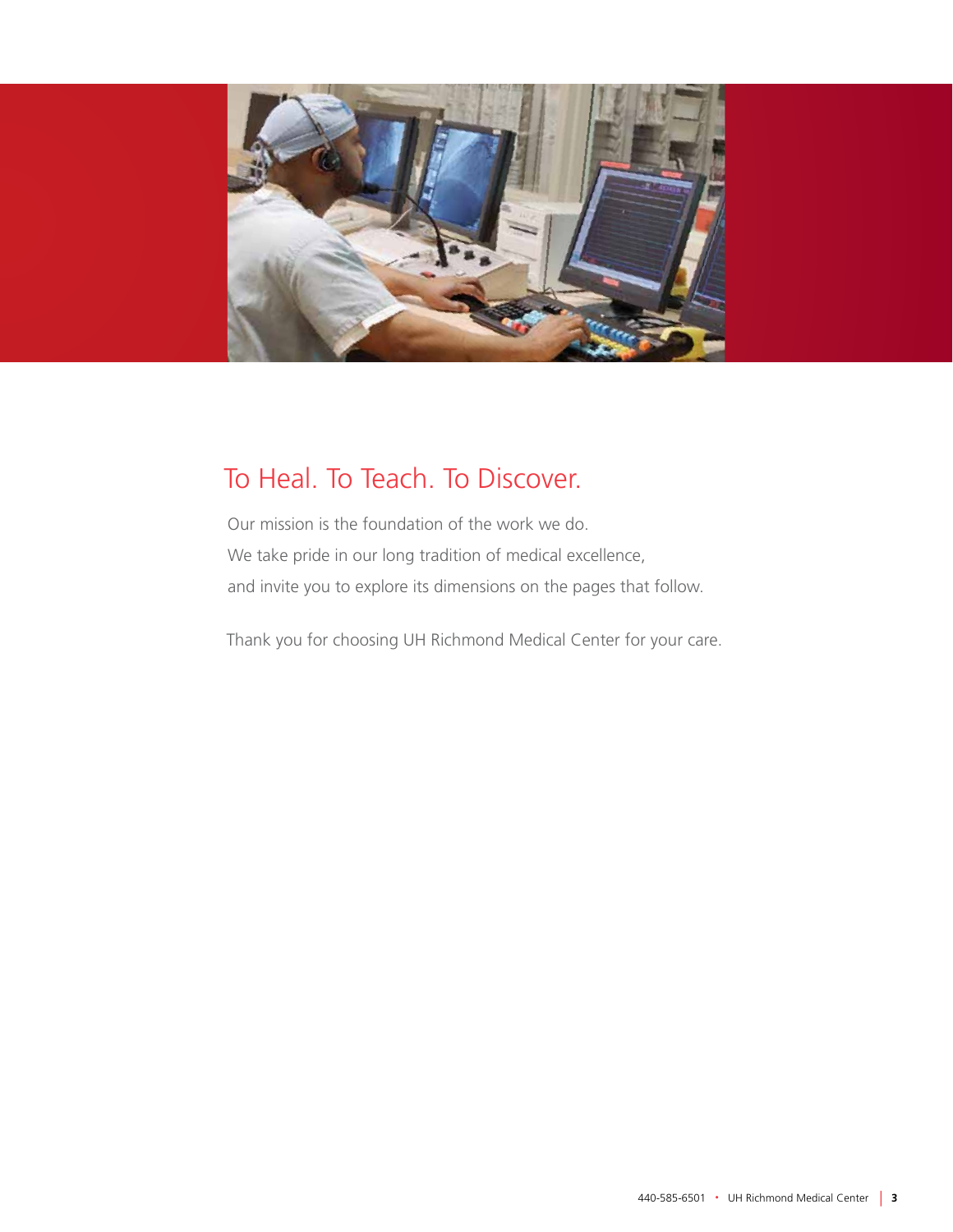## Dear patients, family members and members of the community,

### **There's so much going on inside our doors.**

Welcome to University Hospitals Richmond Medical Center, a campus of UH Regional Hospitals.

This nonprofit, acute care facility provides high-quality inpatient, outpatient and emergency health care services to the residents of Richmond Heights and the surrounding communities.

We offer you and your family state-of-the-art medical expertise and compassionate caring in a warm, friendly, accessible setting. Our care is provided by physicians, nurses and other clinical professionals who deliver an extraordinary patient experience in close collaboration with the acclaimed Centers of Excellence at University Hospitals Cleveland Medical Center.

Thank you for choosing UH Richmond Medical Center.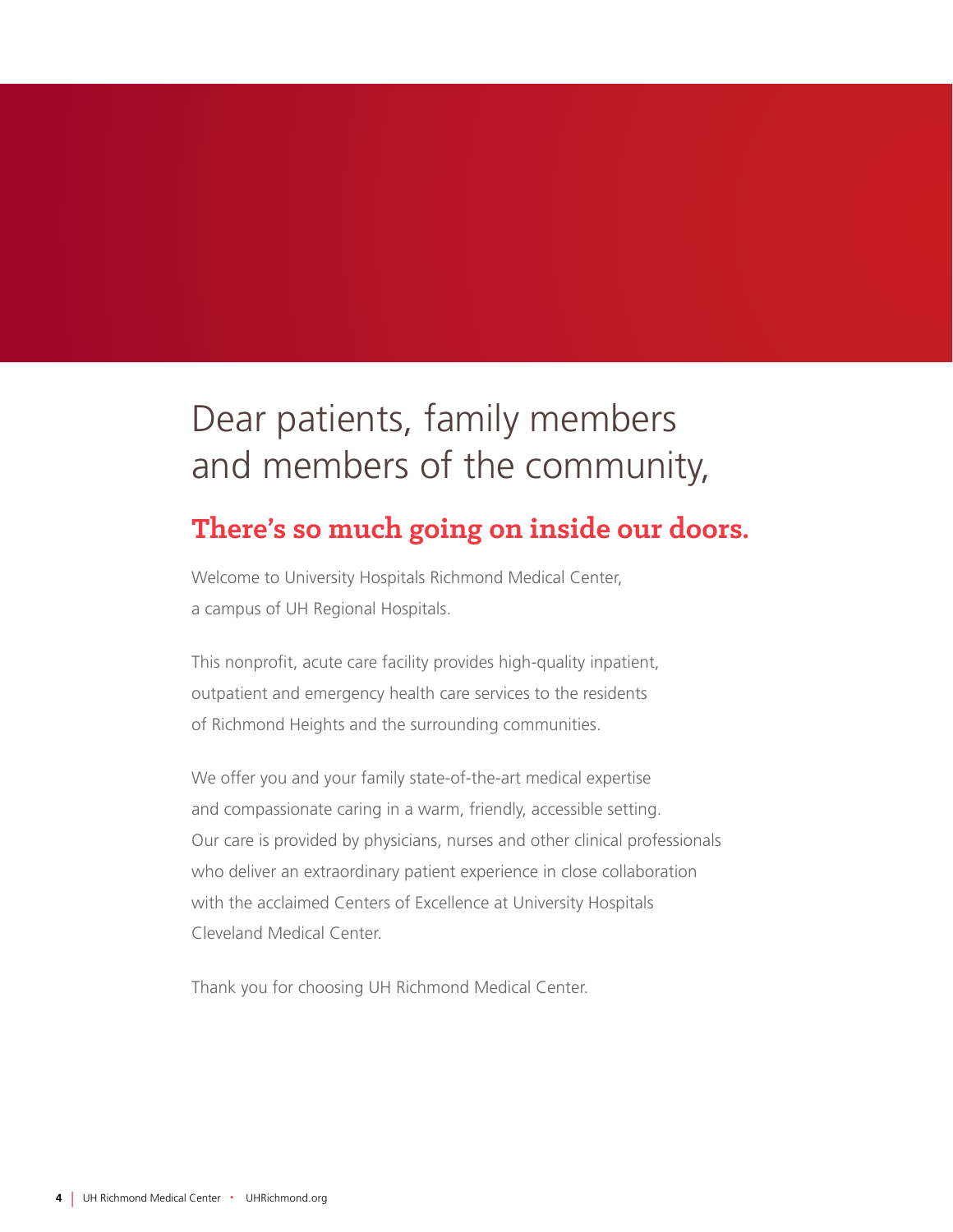

## **Getting**  HERE

#### **UH Richmond Medical Center is located in Richmond Heights, with convenient access to I-90 and I-271.**

**From the East:** Take I-90 W to the Bishop Road exit. Turn left (south) onto Bishop Road. Take Bishop Road to Chardon Road and turn right (west). The hospital is on the left approximately one-half mile from the Bishop/Chardon intersection.

*From the West:* Take I-90 E to the Bishop Road exit. Turn right (south) onto Bishop Road. Take Bishop Road to Chardon Road and turn right (west). The hospital is on the left approximately one-half mile from the Bishop/Chardon intersection.

*From the North:* Take I-90 to the Bishop Road exit. If you are heading east on I-90, turn right (south) onto Bishop Road. If you are heading west on I-90, turn left (south) onto Bishop Road. Take Bishop Road to Chardon Road and turn right (west). The hospital is on the left approximately one-half mile from the Bishop/Chardon intersection.

#### *From the South (and from I-480):* Take I-271 N to I-90 W.

Follow I-90 W to the Bishop Road exit. Turn left (south) onto Bishop Road. Take Bishop Road to Chardon Road and turn right (west). The hospital is on the left approximately one-half mile from the Bishop/Chardon intersection.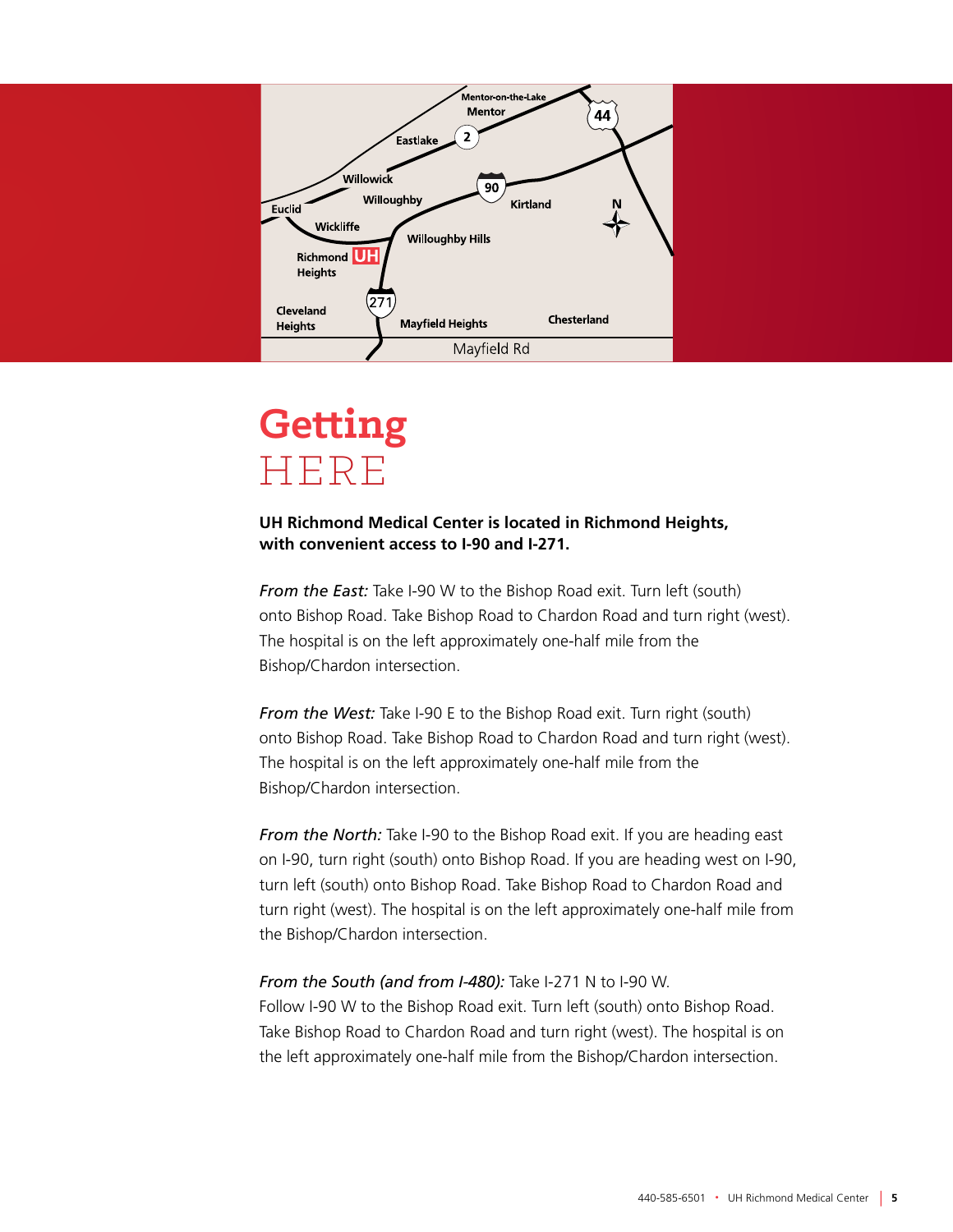## Important **phone numbers**

| Hospital operator                                | 440-585-6501 |
|--------------------------------------------------|--------------|
| Admissions/Patient registration                  | 440-585-6416 |
| <b>Breast Clinic</b>                             | 440-516-8701 |
| Center for Lifelong Health                       | 440-735-4200 |
| Central Scheduling                               | 440-585-6333 |
| Diagnostic imaging appointments*                 | 440-585-6333 |
| Digestive health                                 | 440-585-6333 |
| Ear, nose and throat services                    | 440-585-6333 |
| <b>Emergency Department</b>                      | 440-585-6433 |
| Financial counseling                             | 440-585-6296 |
| Heart and vascular services                      | 440-585-7006 |
| Laboratory                                       | 440-585-6420 |
| Minimally invasive and general surgical services | 440-585-6333 |
| MRI scheduling*                                  | 440-585-6333 |
| Neurological services                            | 440-585-6333 |
| OB/GYN                                           | 440-516-8701 |
| Orthopedics                                      | 440-585-6333 |
| Pain management                                  | 440-585-6333 |
| Patient information                              | 440-585-6501 |
| Physician referral line                          | 440-585-6333 |
| Plastic surgery services                         | 440-585-6333 |
| Podiatric medicine                               | 440-585-6333 |
| Preadmission testing                             | 440-585-7008 |
| Pulmonary                                        | 440-516-8717 |
| Pulmonary function testing*                      | 440-585-6333 |
| Rehabilitation services appointments*            | 440-585-6333 |
| Respiratory services                             | 440-585-6233 |
| Senior ER                                        | 440-585-6408 |
| Sleep medicine                                   | 440-516-8725 |
| Sleep studies scheduling                         | 440-585-6333 |
| Sports medicine                                  | 440-585-7146 |
| Urology services                                 | 440-516-8700 |
| Wound care                                       | 440-585-6101 |

*\*Same- and next-day appointments available*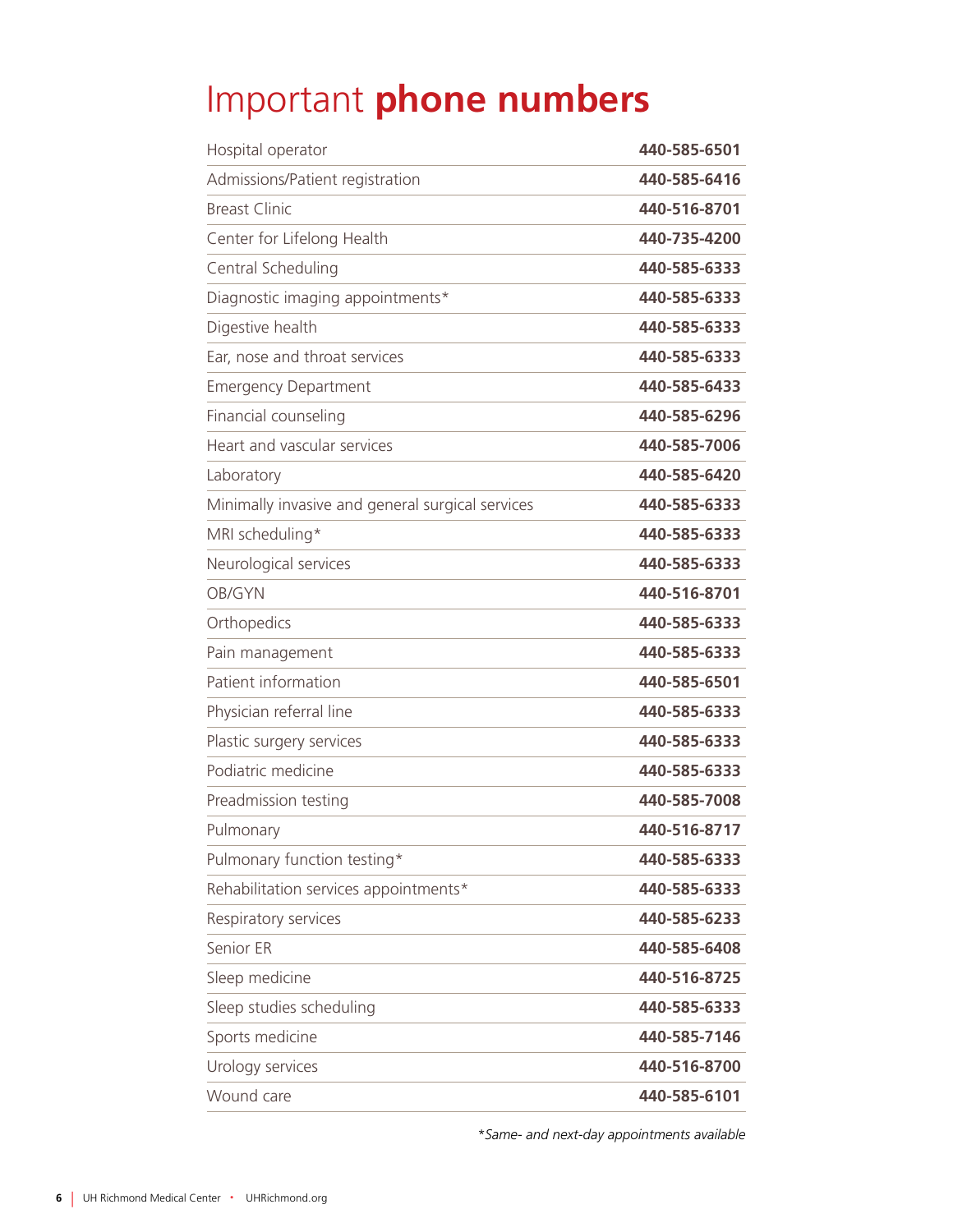#### INSTITUTES

### **UH Digestive Health Institute**

UH Digestive Health Institute is a nationally ranked leader in the prevention, diagnosis and treatment of digestive and liver diseases using novel, minimally invasive therapies and the most advanced technology. Expert medical and surgical teams provide comprehensive, compassionate care for each patient, including essential preventive screenings and wellness initiatives. Our integrated model means patients are seen by specialists from multiple disciplines who collaborate on personalized plans to deliver the highest-quality care experience.

#### At UH Richmond Medical Center, digestive conditions diagnosed and treated include:

- Barrett's esophagus
- Hepatitis
- Celiac disease
- Inflammatory bowel disease (IBD)
- Chronic diarrhea
- Constipation
- Diverticular disease
- Esophagitis
- Gastritis

• Liver disease

• Irritable bowel syndrome (IBS)

• Pancreatitis

• Polyps

• Peptic ulcer disease

• Swallowing disorders

• Rectal bleeding

- Gastroesophageal reflux disease (GERD)
- Gastrointestinal cancer
- Hemorrhoids
- Call **440-585-6333** for a referral to a specialist.

### **UH Harrington Heart & Vascular Institute**

University Hospitals Harrington Heart & Vascular Institute has a team of specialists at more than 20 convenient locations across the region, including UH Richmond Medical Center. With a reputation for providing personalized care, our nationally recognized experts, innovative treatments and leading-edge research are available when and where you need them – close to home.

#### Conditions diagnosed and treated include:

- Abdominal aortic aneurysm
- 
- Atrial fibrillation and other cardiac arrhythmias
- Coronary artery disease
- Heart attack
- Heart failure
- High blood pressure
- Peripheral arterial disease
- Valvular heart disease

In addition, UH Richmond Medical Center has received the following accreditations in accordance with evidence-based research and national guidelines:



Call **440-585-6333** for a referral to one of our cardiovascular specialists.

• Angina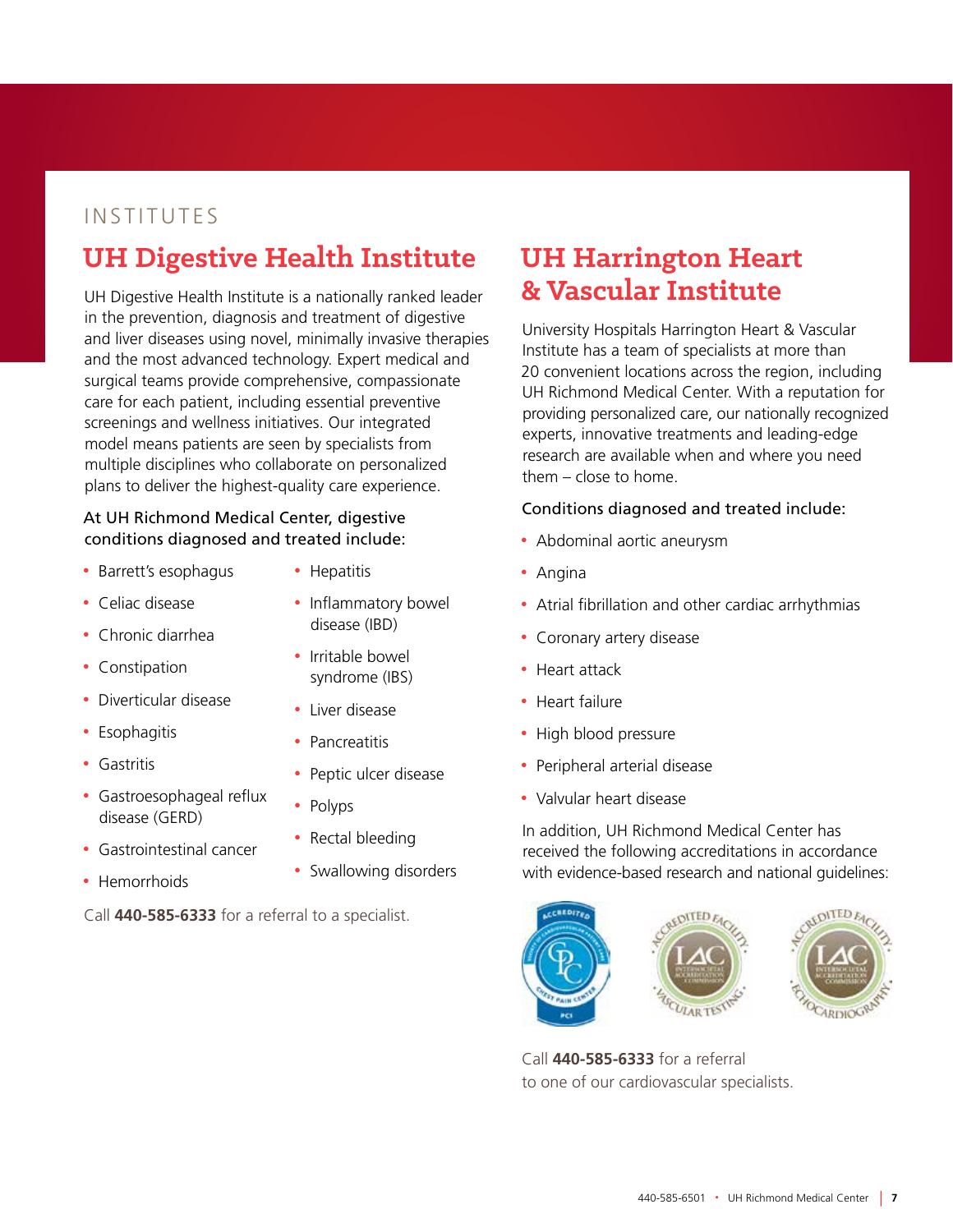

### **UH Neurological Institute**

UH Neurological Institute delivers innovative integrated and individualized care to patients with diseases affecting the nervous system. Our multidisciplinary team of neurosurgeons and neurological specialists provides a full spectrum of services to promote, protect and restore brain health for a wide variety of diagnoses including:

- Alzheimer's
- Epilepsy
- ALS and other neuromuscular disorders
- Headache

• Pain disorders

- Brain tumors
- Parkinson's
- Concussion
- Stroke

UH Richmond Medical Center is a certified Primary Stroke Center, equipped with the latest clinical advances and leading-edge technologies. In collaboration with the UH Neurological Institute, leading experts in neurology, neurosurgery, neuroradiology and other specialties devise personalized care plans for the optimum treatment of patients.

For more information or to schedule an appointment, call **440-585-6333**.





### **UH Urology Institute**

Our physicians specialize in the advanced treatment of urologic conditions that affect men and women of all ages. Our specialists are trained in the latest minimally invasive techniques including laparoscopic and robotic surgery. They also offer sophisticated diagnostics and medical treatments along with lifestyle modification programs to improve your quality of life.

#### Services include:

- General urologic procedures including vasectomy
- Treatment of varicocele, hydrocele and urethral strictures
- Laparoscopic, robotic and open surgery for urologic cancers and structural or functional disorders
- Treatment of erectile dysfunction
- Care for urinary incontinence and/or retention problems
- Cryoablation of prostate and kidney tumors
- Treatment of benign prostatic hyperplasia (BPH)
- Treatment of kidney, ureter and bladder stones

Screenings for the early detection of urologic cancers are also available for both genders.

Call **440-516-8700** for more information or to schedule a consultation.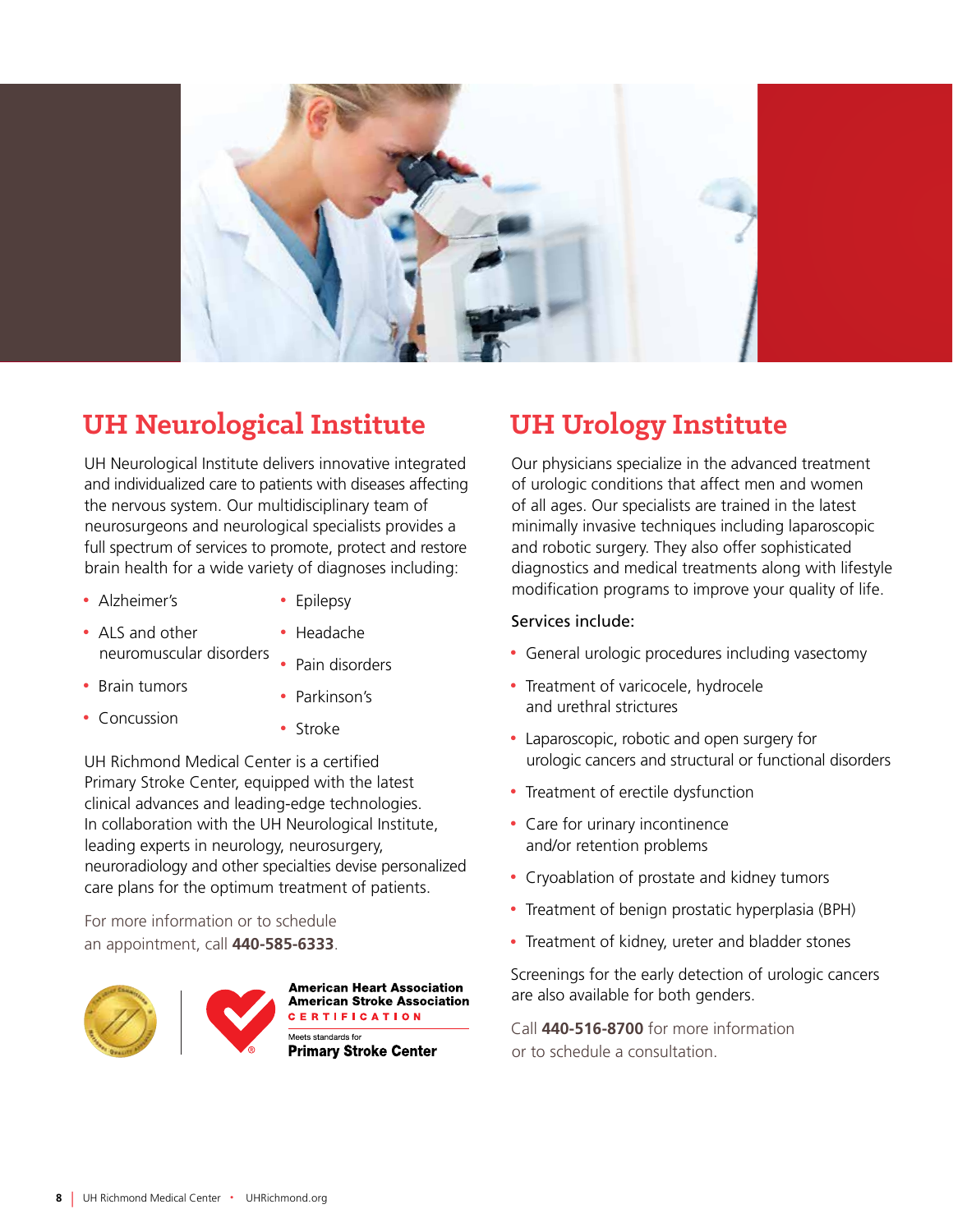

#### SPECIALTY SERVICES

### **Breast Clinic**

At UH Richmond Medical Center, we offer a comprehensive range of breast health services for women of all ages. Our highly skilled team of physicians, surgeons, radiologists, nurses and other clinicians work together to provide complete care. Our breast health services include:

- Annual screening breast exams
- Breast MRI
- Evaluation and management of high-risk patients
- Surgeries including needle aspiration, breast biopsy, lumpectomy, standard and nipple-sparing mastectomy
- Breast ultrasound

• Mammograms

Women with breast health concerns do not need a referral from their primary care physician to schedule a consultation.

Call **440-516-8701** for more information or to schedule an appointment.

### **Center for Lifelong Health**

At UH Richmond Medical Center, we recognize the need for specialized clinical services, preventive care and opportunities for social engagement to keep our senior population active, healthy and happy. At our Center for Lifelong Health, promoting successful aging is our mission.

Our center offers a multidisciplinary approach to engaging and caring for older adults and their families or caregivers. Health maintenance, disease prevention and the management of chronic conditions are the cornerstones of our program.

#### Services we offer:

- Access to specialized care Diabetes Center and
- Age Well Be Well Membership Club
- Concierge assistance when rehabilitation is recommended after a hospital stay
- support group
- Palliative care and hospice
- Senior assessments
- Senior ER
- Wound care

For more information about any of these services, or to schedule a senior assessment, call **440-735-4200**.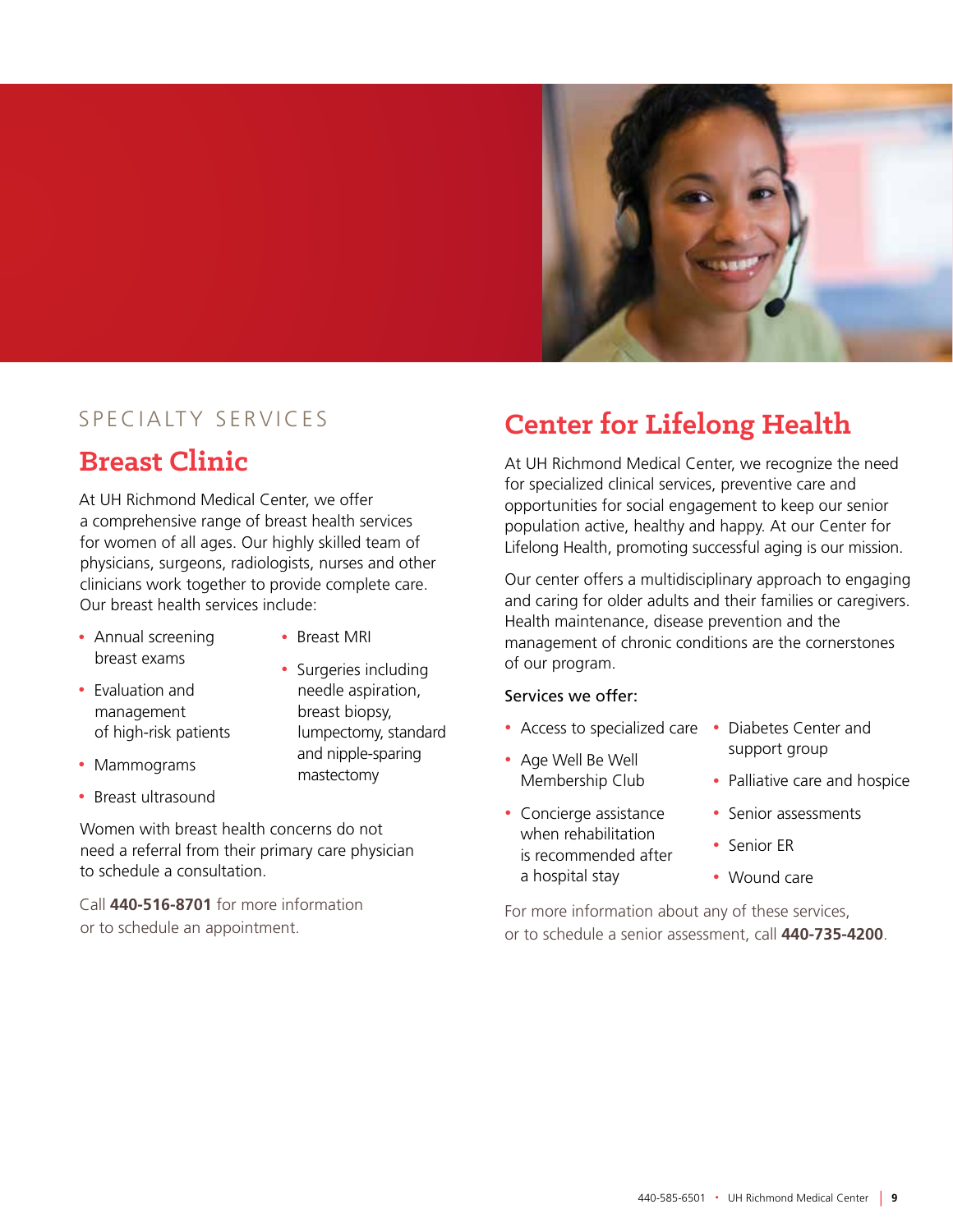

### **Central Scheduling**

With one phone call, you can speak to specially trained personnel for assistance in scheduling the following tests and appointments:

- Cardiology
- EEG
- EMG
- Mammograms
- MRI
- Physician/physician referral
- Rehabilitation services appointments (physical, occupational and speech therapy)
- Wound care

Our trained scheduling coordinators are available to answer questions and schedule your tests and appointments.

Monday – Friday: 7 a.m. – 11 p.m.

Saturday and Sunday: 8 a.m. – 5 p.m.

Please note, a physician referral is required for most tests and procedures. Once scheduled, you may either bring your written order to your appointment or ask your doctor to fax it to **216-201-5226**.

Call **440-585-6333** to schedule an appointment.

### **Diagnostic Imaging**

Fast, full-service outpatient diagnostic imaging is available at UH Richmond Medical Center including these state-of-the-art technologies:

- Bone densitometry
- CT scan
- Digital mammography
- MRI
- Nuclear medicine
- Ultrasound
- X-ray

We offer personalized attention, minimized exam times and convenient appointment hours including weeknights and weekends. Close, ample parking is available. You must have a physician referral for all imaging procedures.

Call **440-585-6333** to schedule these tests.

*Same- and next-day appointments available.* 





**Primary Stroke Center** 

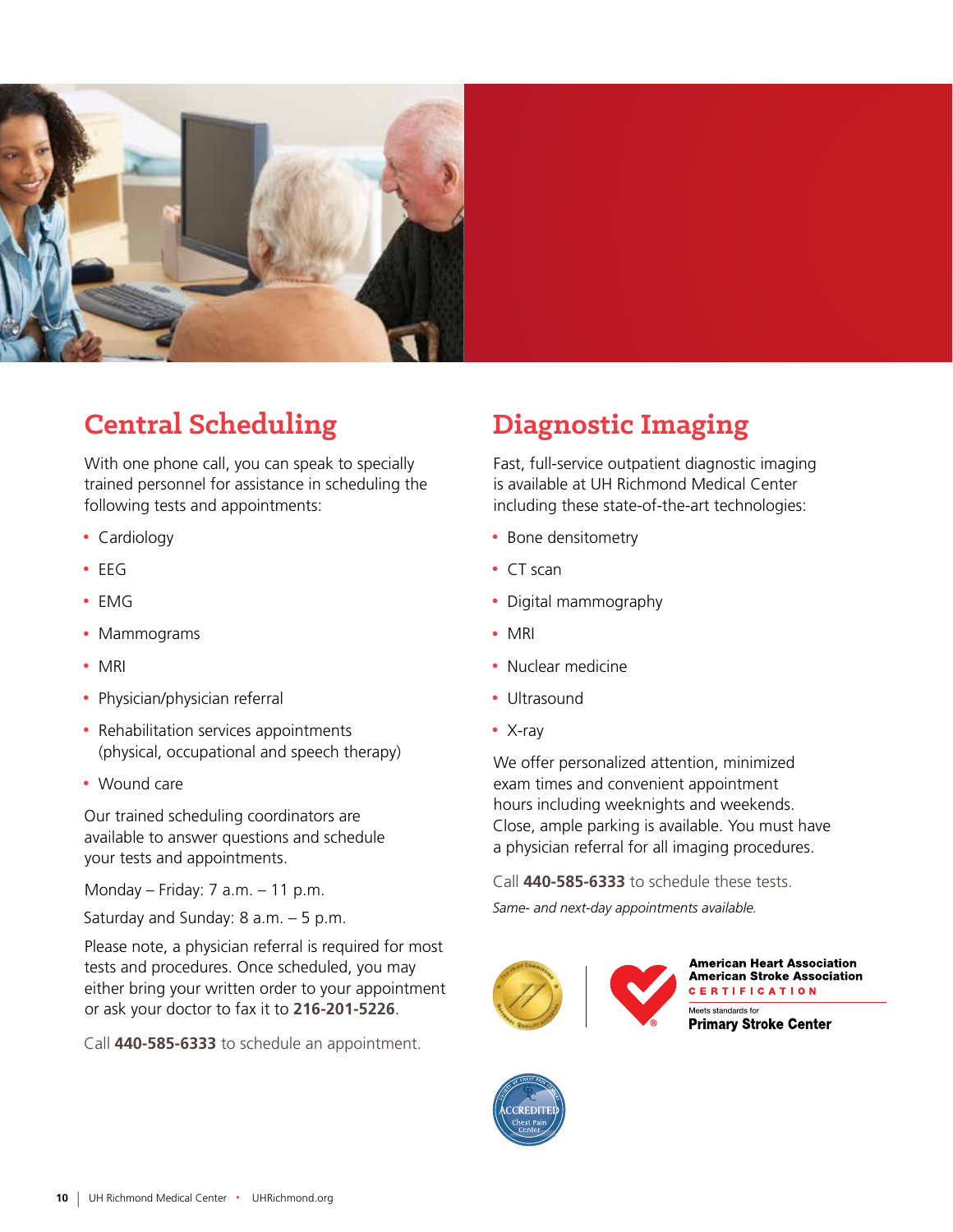### **Emergency Services**

#### ED DIRECT

When you come to the 24-hour emergency department at UH Richmond Medical Center, you will be seen by an emergency care specialist in 30 minutes or less. Under our care you will benefit from advanced capabilities including:

- Leading care from an emergency medicine team
- Chest pain accreditation for exceptional early-stage heart attack care
- Stroke certification
- Total integration with and immediate access to the resources of UH Cleveland Medical Center and University Hospitals Rainbow Babies & Children's Hospital, including swift transport capabilities when needed
- Remote EKG monitoring to minimize heart muscle damage while en route to the emergency room by ambulance

#### INQUICKER

University Hospitals is proud to offer Northeast Ohio's only online waiting room for select ER locations, including UH Richmond Medical Center. Choose your time slot and we'll hold your place so that when you arrive, we can take care of you or your loved one and get you back to your life sooner.

To schedule your ER visit,

visit **UHhospitals.org/InQuicker**.

*If you or your loved one is experiencing an urgent medical emergency, call 9-1-1.*

#### SENIOR ER

Our hospital features the region's first Senior ER. Specialized emergency treatment for older adults is provided in an environment that includes softer lighting, safety rails, visual and hearing assistance devices, and mattresses that reduce pressure on the skin and back. At our Senior ER, patients have 24-hour access to physicians and nurses with high level, specialty training in senior care – addressing their physical, emotional and mental well-being within 30 minutes of arrival.

Call **440-735-4200** for more information or to receive a brochure in the mail.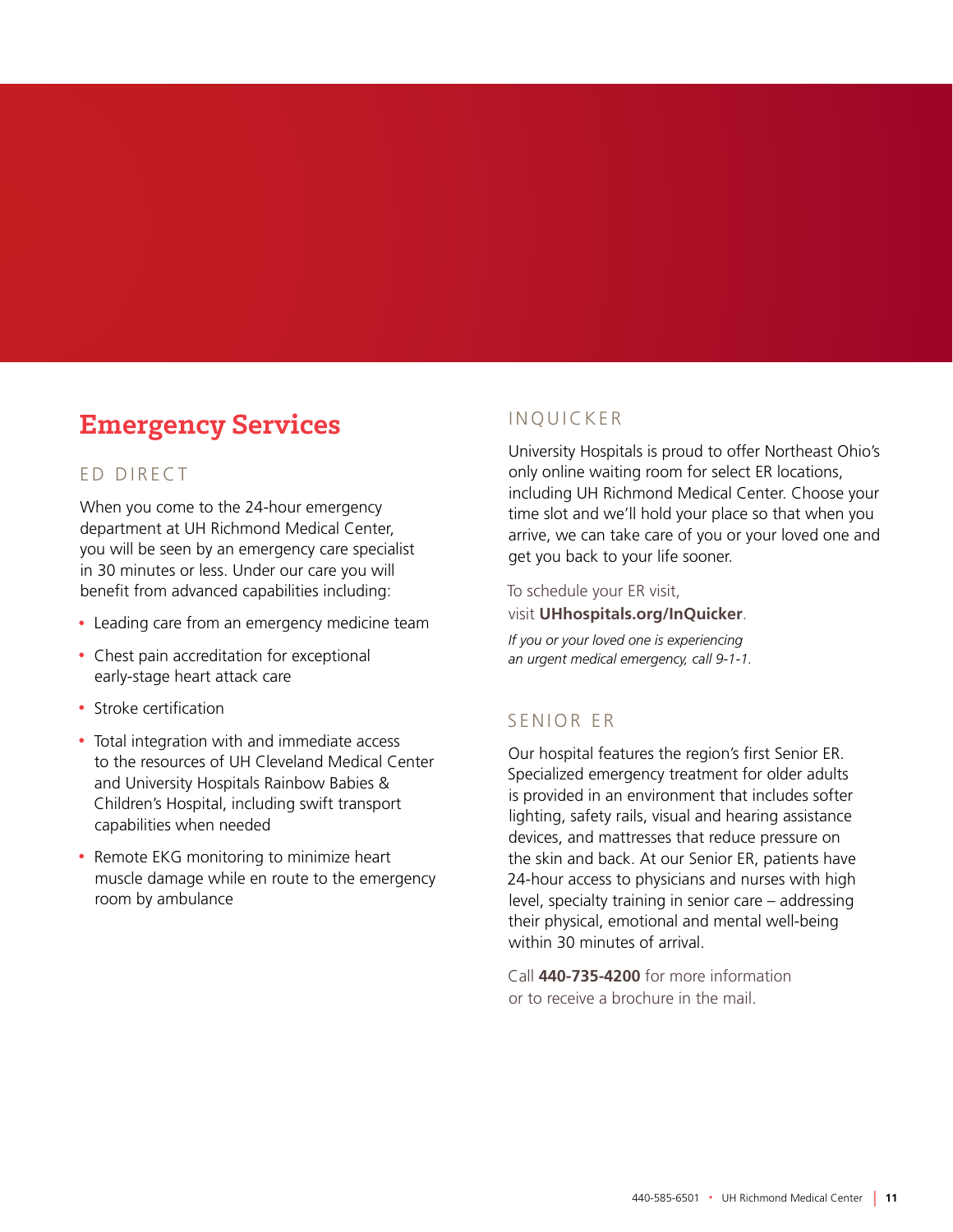

### **Ear, Nose and Throat Services (ENT)**

At UH Richmond Medical Center, you can consult with our ENT specialists about your hearing, allergy or breathing issues in one day, instead of at separate appointments weeks apart. You now have convenient access to outstanding, hospital-based care for conditions involving the ears, nose, throat, head and neck, including:

- Asthma
- Chronic nosebleed
- Ear infection
- Food/insect/drug/environmental allergies
- Nasal/sinus conditions
- Sensorineural hearing loss
- Tonsillitis
- Vertigo

Call **440-585-6333** for a referral to an ENT physician in your neighborhood.

### **Laboratory**

The laboratory at UH Richmond Medical Center is staffed by an experienced team of registered medical technologists and medical laboratory technicians. Lab services are available 24 hours a day for the Emergency Department and all inpatient areas of the hospital.

Convenient outpatient hours for physicianordered blood draws are available at these times:

Monday – Friday: 6:30 a.m. – 5 p.m.

Saturday: 7:30 a.m. – 12 p.m.

Closed Sundays and holidays

*Walk-ins are welcome. Appointments are not required.*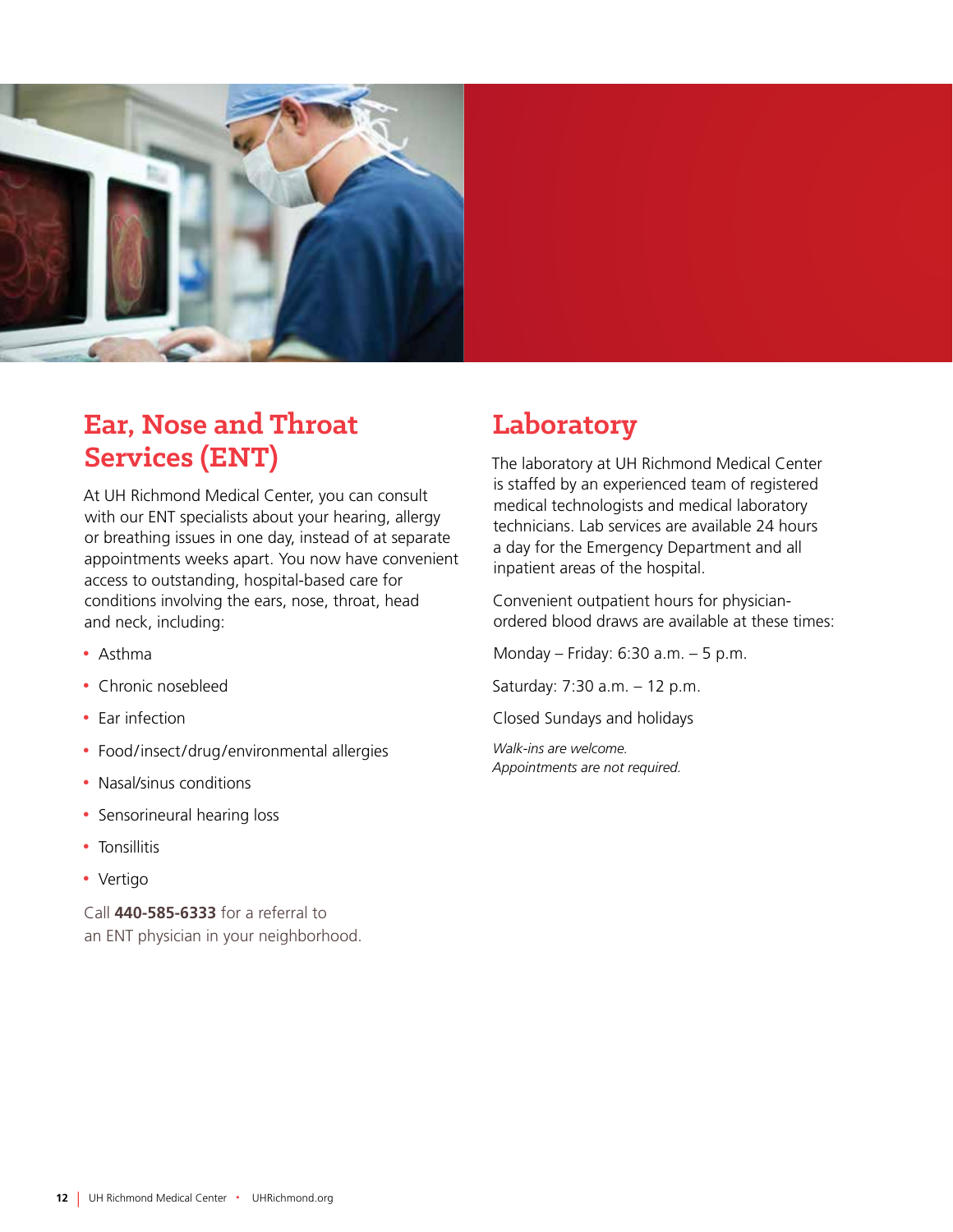

### **Minimally Invasive and General Surgical Services**

When you need surgery, count on the surgical team at UH Richmond Medical Center. Committed to the safety, wellness, convenience and comfort of our patients, our surgeons use advanced techniques featuring the newest laparoscopic and traditional procedures. Surgical capabilities include:

- Breast surgery including augmentation, reduction and reconstruction
- Gallbladder
- Gastrointestinal procedures including appendectomy and bowel resection
- Hiatal hernia repair
- Hysterectomy
- Laparoscopic anti-reflux procedures
- Plastic and hand surgery

Call **440-585-6333** for a referral to a surgeon.

### **Obstetrics and Gynecology**

Women of all ages have access to comprehensive OB/GYN services. Our experienced physicians provide:

- Diagnosis and treatment for abnormal vaginal bleeding
- Diagnosis and treatment for chronic pelvic pain
- Fibroid treatments and endometrial ablation therapy
- Menopause management
- Minimally invasive gynecologic surgery
- Pre- and post-natal care
- Routine annual screenings
- Treatment for fertility and sexual dysfunction issues

The OB/GYN suite of offices is located within the UH Urology Institute on the first floor of the hospital.

Call **440-516-8701** for more information or to schedule a consultation.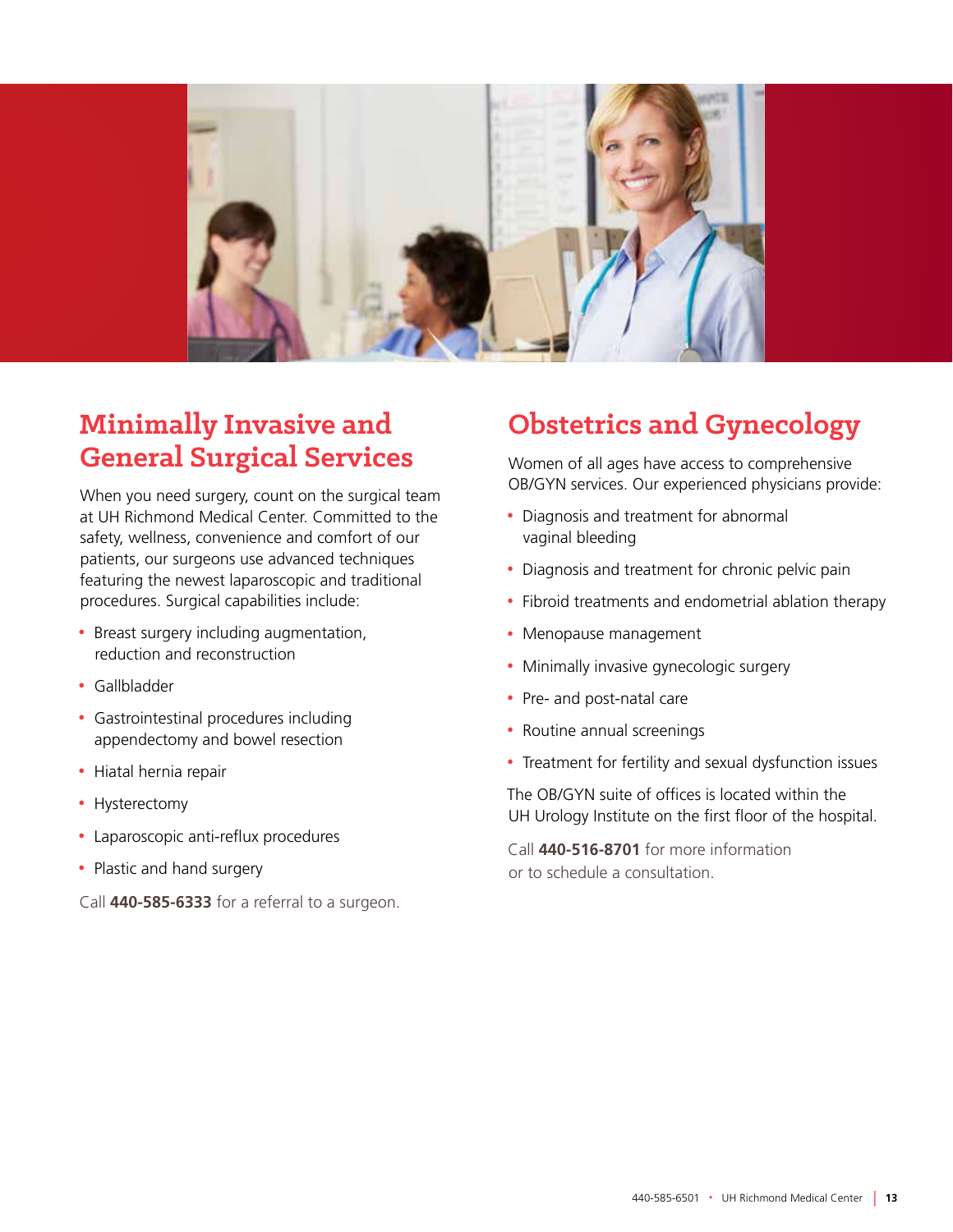

### **Orthopedic Services**

If you're living with orthopedic problems like arthritis, we can offer you hope for a more functional life. Our advanced bone and joint care is delivered by orthopedic specialists focused on your quality outcome and total wellness. Our inpatient/outpatient capabilities include:

- Arthroscopy
- Fracture care
- Noninvasive and minimally invasive arthritis care
- Noninvasive treatment of tendonitis, bursitis and osteoporosis
- Physical therapy and rehabilitation
- Traditional and minimally invasive total joint replacement, including knee, hip, shoulder, elbow, wrist and ankle

Call **440-585-6333** for a referral to an orthopedic surgeon.

### **Pain Management**

Our patients have access to board-certified pain management physicians trained in physical medicine, neurology, anesthesiology and rehabilitation. Their clinical expertise provides chronic and acute pain sufferers with the most advanced diagnostic tools and therapies available. Our full range of minimally invasive and noninvasive techniques bring you maximum relief from pain caused by:

- Back and neck pain
- Sports- and work-related injuries
- Cancer-related pain
- Disorder of the spinal canal related to: *Fractures Intervertebral disc pathologies Osteoarthritis Osteoporosis*
- Neuromuscular disorders
- Pain persistent after surgery
- Peripheral and spinal nerve disorders
- Joint pain
- Chronic abdominal pain
- Chronic pelvic pain

Call **440-585-6333** for a referral to a pain management specialist.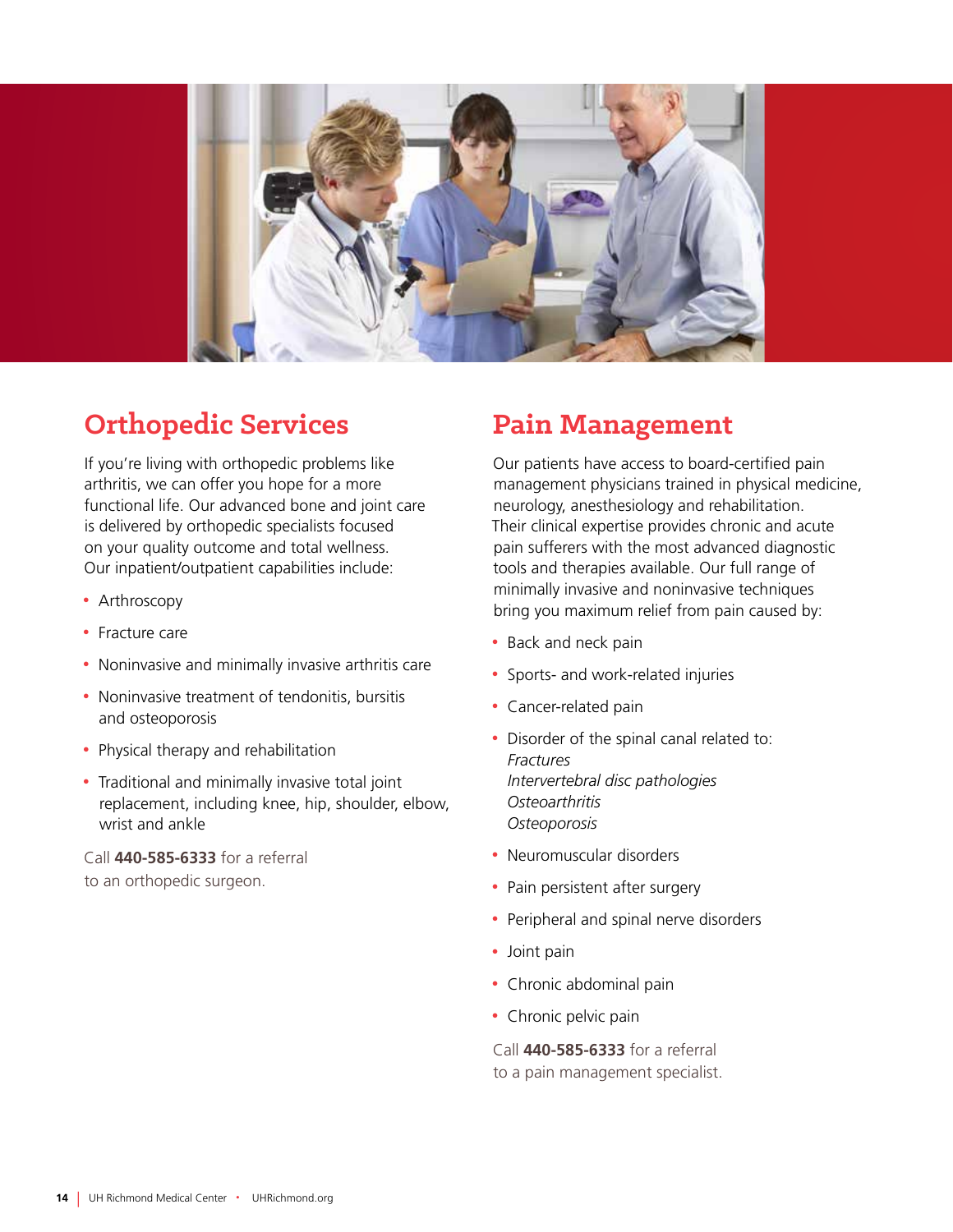### **Plastic Surgery**

Our board-certified plastic surgeons bring the latest techniques in plastic and reconstructive surgery to your neighborhood, including procedures to correct injuries and manage chronic health problems. Our surgical specialties include:

- Aesthetic and reconstructive procedures
- Age spot and skin lesion removal
- Breast augmentation/reduction/reconstruction
- Body contouring (liposuction/abdominoplasty/ panniculectomy)
- Ear tuck and reconstruction
- Eyelid lift
- Facelift, necklift and browlift
- Hand surgery (including carpal tunnel syndrome, trigger fingers, wrist and hand pain, tendon, nerve and bone repair)
- Rhinoplasty (nasal surgery)
- Scar revision
- Surgical/nonsurgical facial rejuvenation
- Wound care including management of acute and chronic wounds

### Call **440-585-6333** for

a referral to a plastic surgeon.

### **Podiatric Medicine**

Our board-certified and fellowship-trained podiatrists provide services for persons with foot, ankle and leg issues, including orthopedic and vascular problems. Our services include:

- Arthritis care
- Foot and ankle surgery and reconstruction to treat deformities and injuries
- Trauma, fractures and sports injuries
- Treatment of common foot problems including bunions, fungus and hammer toes
- Wound care including diabetic ulcers

Call **440-585-6333** for a referral to a podiatrist.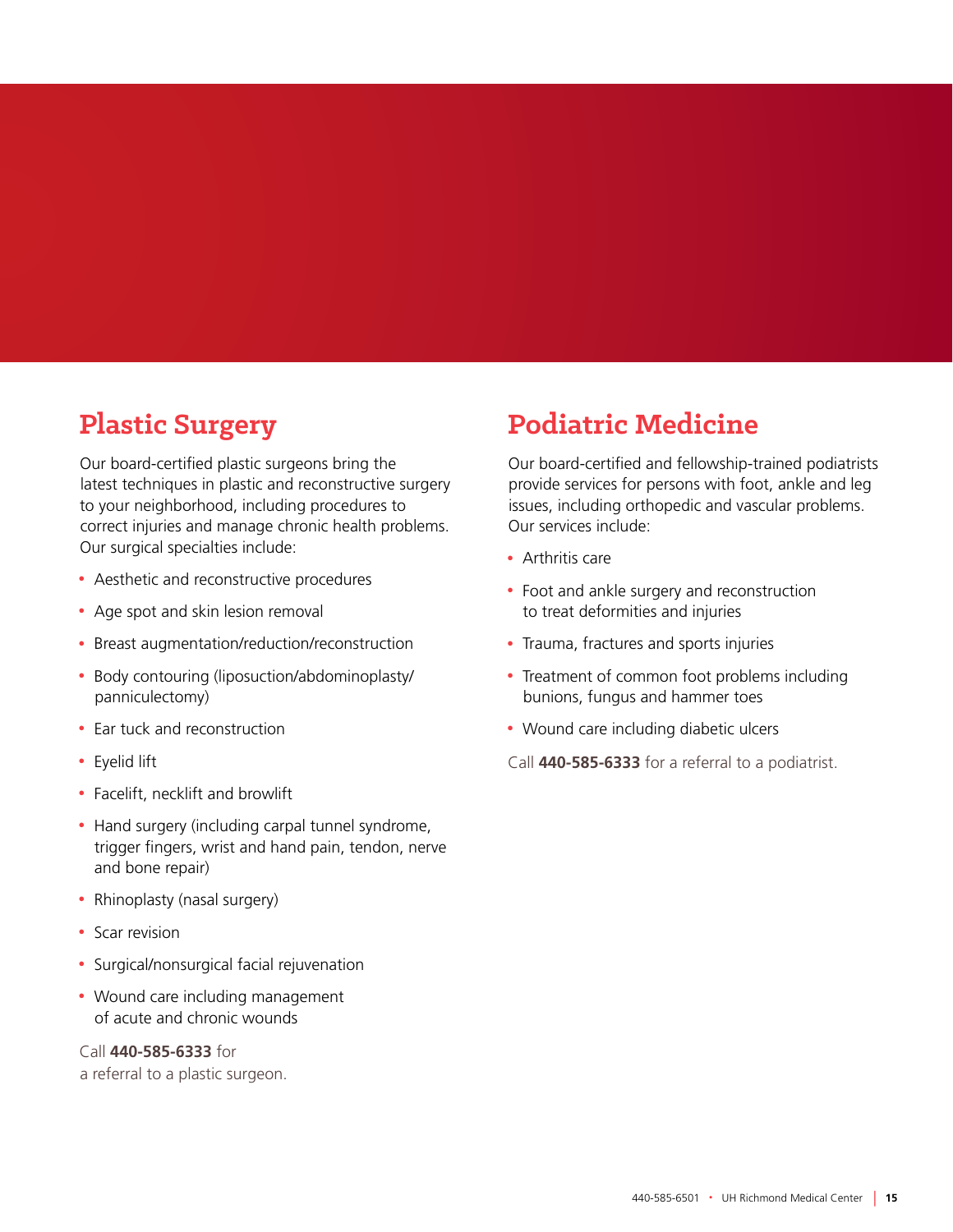

### **Pulmonary/Critical Care**

UH Richmond Medical Center offers comprehensive, high-quality pulmonology care. Our skilled specialists apply advanced techniques and expert medical management with individualized treatment plans to help patients with a wide variety of conditions including:

- Asthma
- Chronic obstructive pulmonary disease (COPD)
- Critical care
- Lung cancer
- Pulmonary hypertension
- Sleep disorders

Call **440-585-4239** for more information or to make an appointment.

### **Rehabilitation Services**

Our trained therapists work to develop a positive, healing relationship with each patient. Our team is comprised of:

- Occupational therapists
- Physical therapists
- Physical therapist assistants
- Speech therapists (treating patients of all ages – pediatric through adult)
- Pelvic floor rehabilitation specialist (nonsurgical treatment for urinary and fecal incontinence)

*Please note, therapy services require a physician referral – you may bring your written order to your first appointment or have your physician fax the order to 440-585-4257.*

Call **440-585-4151** to schedule an appointment or to speak directly with someone in the Rehabilitation Services Department.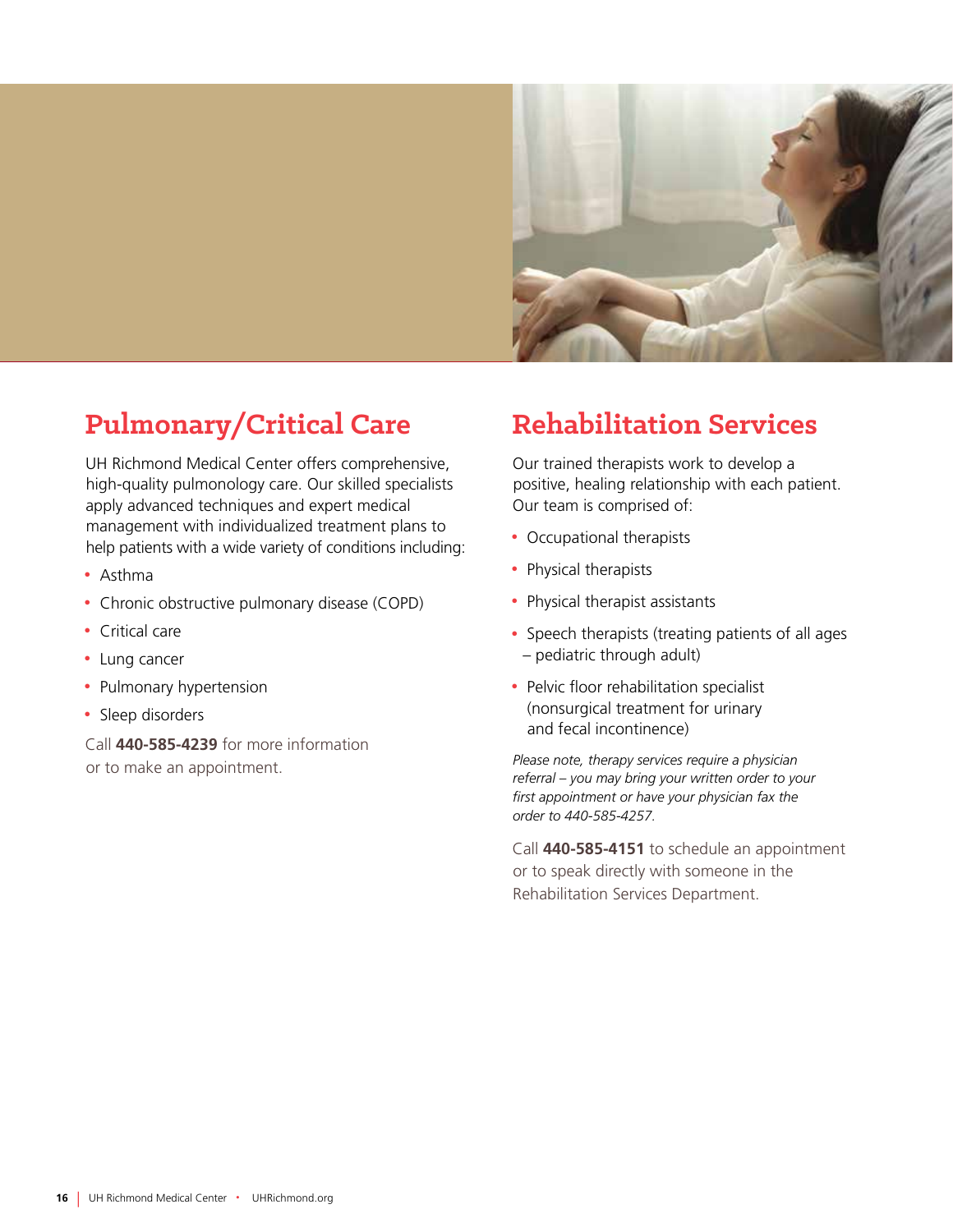### **Respiratory Services**

Our board-certified physicians and their team of respiratory therapists provide comprehensive pulmonary diagnostics, surgical and medical care for patients with lung disease and breathing problems. Services include:

- Arterial blood gas (with and without co-oximetry)
- Oxygen desaturation studies
- Pulmonary function testing\*
- Pulse oximetry
- Six-minute walk oximetry studies
- Spirometry (with and without bronchodilators)

*\*Same- and next-day appointments available for pulmonary function tests. Call 440-585-6333 to schedule.*

Call **440-585-6233** to speak directly with someone in the Respiratory Services Department.

### **Sleep Medicine**

Our sleep medicine program specializes in the diagnosis and treatment of sleep disorders including insomnia, sleep apnea and narcolepsy. If a sleep study is recommended, you will spend a night in our private, comfortable sleep lab located at Hampton Inn in Beachwood. Your brain activity and body movements while sleeping will be monitored and interpreted by a sleep specialist. A treatment plan will then be developed that is tailored to your needs and lifestyle.

*Please note, sleep studies require a physician referral – have your physician fax the order to 216-201-5226. You may then call 440-585-6333 to schedule your study for a night that fits your schedule.*

Call **440-585-6333** for a referral to a sleep specialist.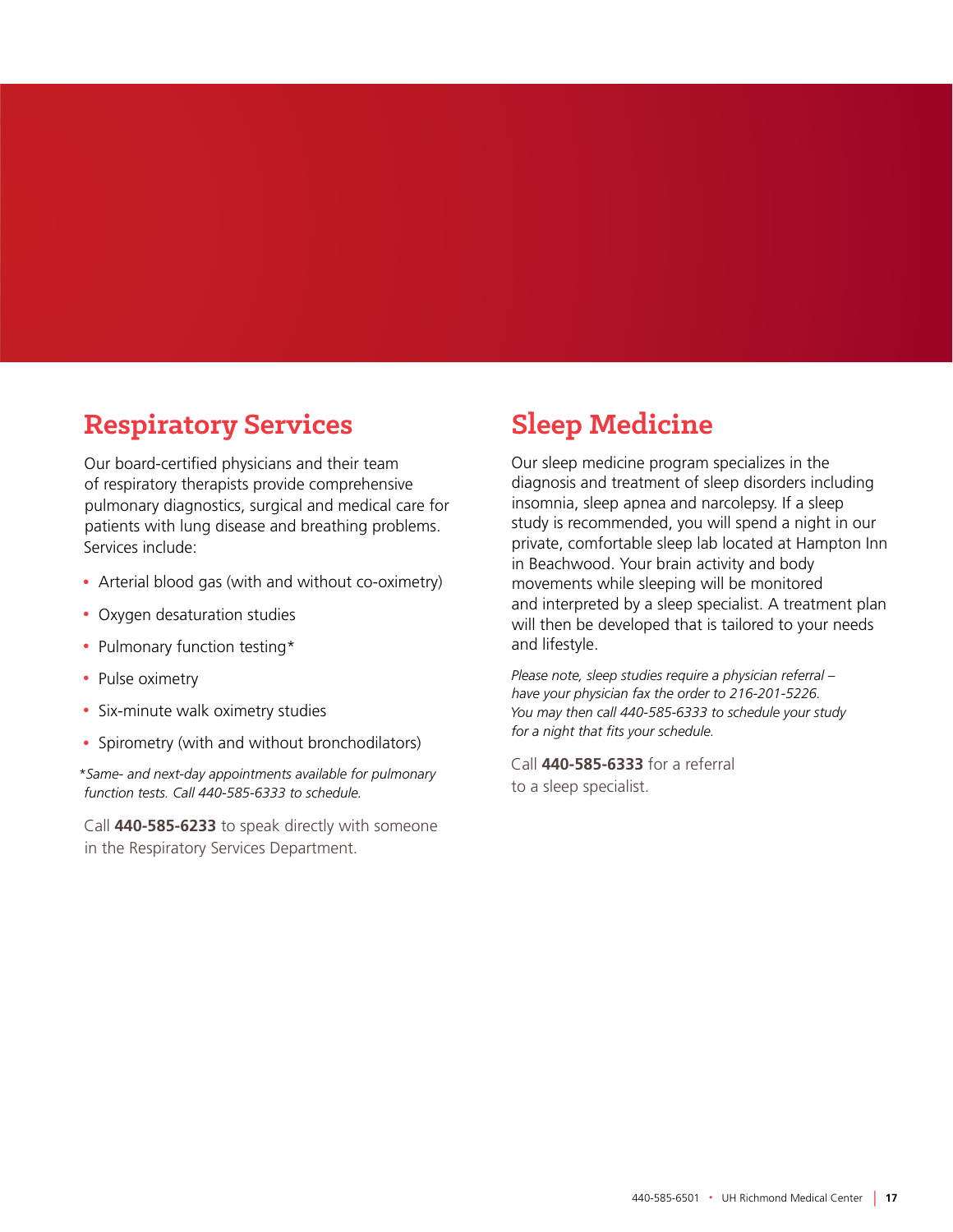

### **Sports Medicine**

Our sports medicine program is designed to meet the needs of professional, scholastic and recreational athletes. We work with primary care physicians, clinical specialists, coaches and athletic trainers to design a sports medicine program for everyone from team players to fitness enthusiasts. Services include:

- Concussion management
- Injury prevention
- Nonsurgical treatment and rehabilitation of sports injuries
- Nutrition programs
- Physical conditioning
- Preparticipation exams for scholastic athletes

Call **440-585-7146** to speak to a sports medicine staff member.

#### *Committed to the community –*

*We are proud to be the official sports medicine provider for Bedford High School, Brush High School and Richmond Heights Secondary School.*

### **Wound Care**

We provide convenient, local access to comprehensive wound treatment options. Our program offers the latest surgical and nonsurgical treatments for chronic, nonhealing wounds including:

- Arterial ulcers
- Diabetic ulcers
- Burns
- Nonhealing wounds
- Pressure ulcers
- Traumatic wounds
- Venous stasis ulcers
- Enterostomal therapy services (preop stomal marking and ostomy education)

Call the Wound Care Center at **440-585-6101**.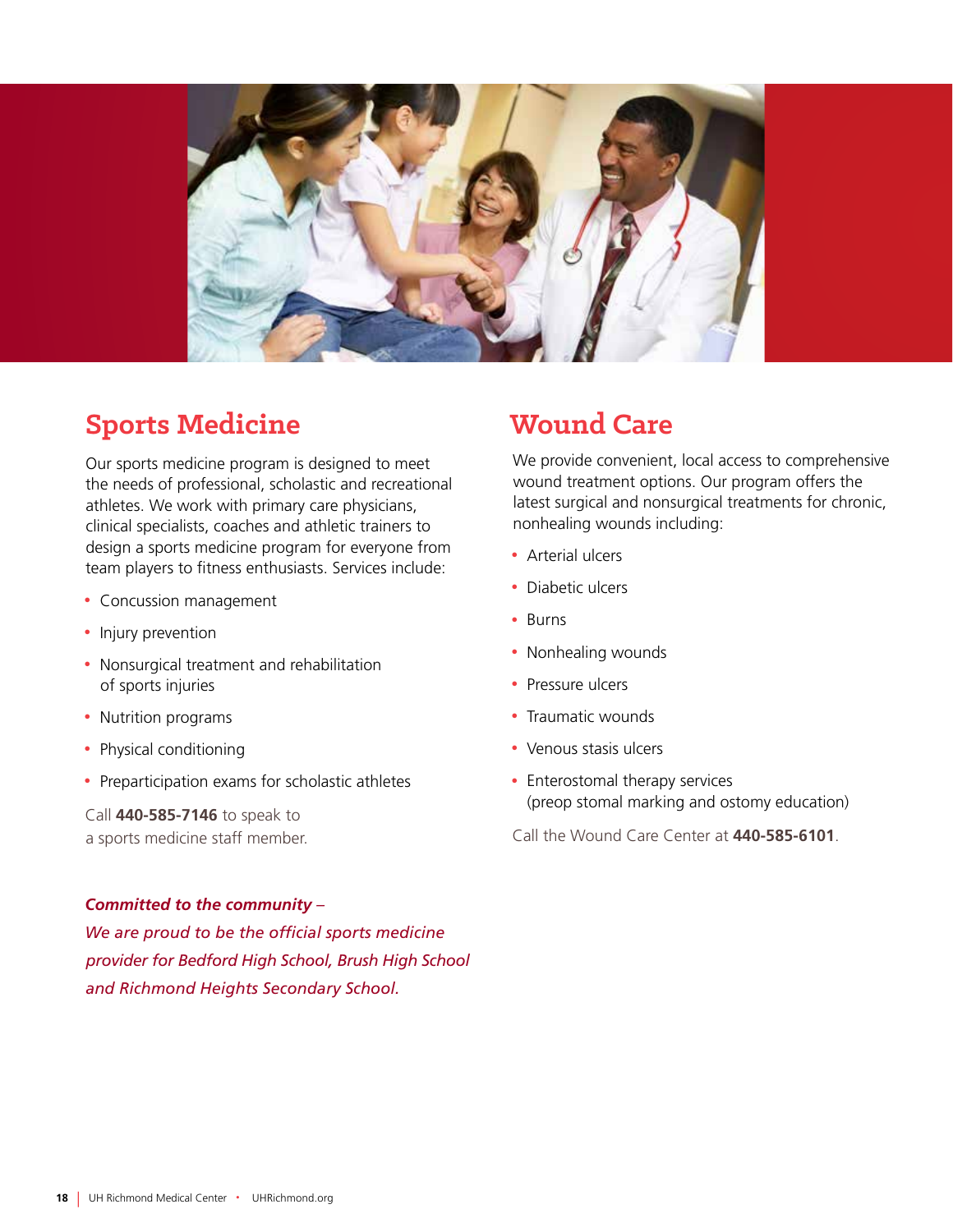We are proud to have an extensive roster of experienced physicians on our medical staff. For assistance in selecting a doctor in any of the following specialties, call our referral specialist at **440-585-6333**.

| <b>Allergy and immunology</b> | <b>Obstetrics and gynecology</b> |
|-------------------------------|----------------------------------|
| <b>Breast care</b>            | <b>Orthopedics</b>               |
| <b>Cardiology</b>             | <b>Otolaryngology (ENT)</b>      |
| <b>Dermatology</b>            | <b>Pain management</b>           |
| <b>Endocrinology</b>          | <b>Plastic surgery</b>           |
| <b>Family medicine</b>        | <b>Podiatry</b>                  |
| Gastroenterology              | <b>Psychiatry</b>                |
| <b>General surgery</b>        | <b>Pulmonology/critical care</b> |
| <b>Hand surgery</b>           | Rheumatology                     |
| <b>Hematology/oncology</b>    | <b>Sleep medicine</b>            |
| <b>Infectious diseases</b>    | <b>Sports medicine</b>           |
| <b>Internal medicine</b>      | <b>Urology</b>                   |
| <b>Nephrology</b>             | <b>Vascular surgery</b>          |
| <b>Neurology</b>              | <b>Wound care</b>                |
| <b>Neurosurgery</b>           |                                  |